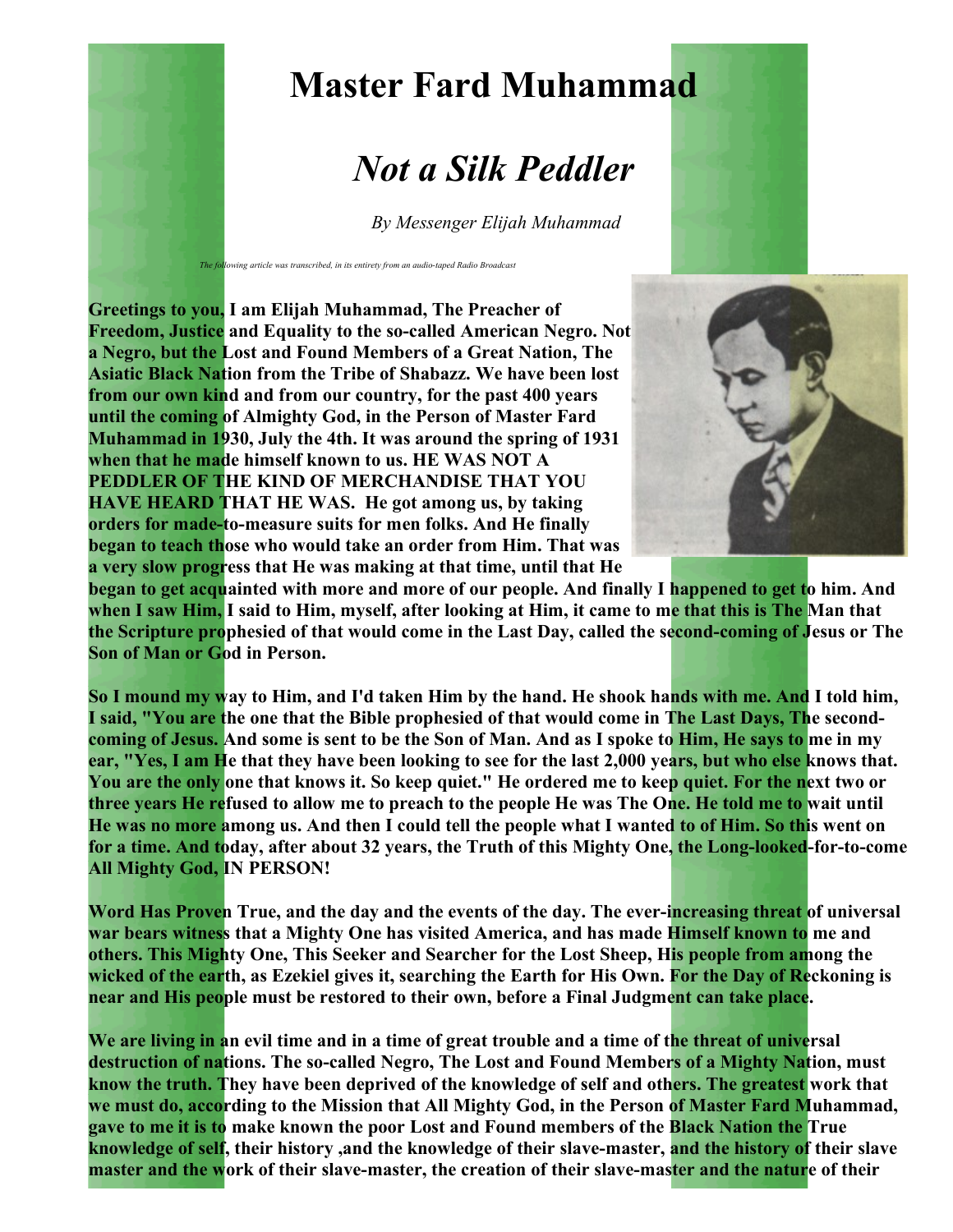**slave-master. And their nature ,and their non-birth record, and non-ending.**

**This particular people, the Lost and Found Nation of Islam, as they now are called by All Mighty God, a very beautiful name. A Nation of peace. A Nation that whom He, Himself, desires to make for Himself to rule in the Hereafter, the Nation of the earth forever. They are so insignificant to the eyes of biblical civilization today that even long before our being kidnapped and brought to the Western Hemisphere Daniel and other prophets fore saw us. Abraham fore saw us and wrote and declared that God said to him that his seed, meaning the so-called American Negro, members of Abraham's seed or people, will be lost and that people that the would be lost among and would serve for 400 years, He would judge. And would return Abraham's people to their own people and to their own country again.**

**This we see in the workings of today. For the Message in which I am delivering that He has given to me there is nothing left for another one. The only thing that is necessary after this Message is God Himself to come and finally judge the wicked and appoint each party their judgment. But to make the poor so-called American Negro to have knowledge of his self, make him to know the truth of those who have ruled him and his people for the last 400 and 6,000 years, we have much trouble trying to get the truth over to them, for the truth is not wanted by the wicked.** 

**The truth hurts the guilty. Therefore, they work in opposition against it and try to keep the so-called American Negro from even listening to it. Though they know it is their salvation. But they do not like that you even listen to the Truth today. And you will receive much opposition coming from them. And even to prosecution. And serving long sentences in prison houses without being guilty of anything whatsoever. Just for the sake of Truth.** 

**These people that call themselves Christians, the followers of Jesus and God His Father, will persecute you. They will do all kinds of evil against you. They hate you to accept Islam. They hate you to go back into you Nation's own holy name, such names as Beyah, Karim, Shabazz and Farrakhan, Muhammad, and Hassan, Hasim, and many other names, which mean that of good and names of God, Himself. They hate that you have these great names over their names such as; Mr. Byrd, Mr. Woods, Mr. Fish, and Mr. Stone, which does not mean anything. Does not mean a holy name of God. They do not go in the name of God.** 

**These are people that your Bible speaks of as having the name of the wicked and whose name will be destroy at the end of the world along with the wicked and their destruction. God will destroy even their name at the destruction of earth, because it is not their name. As David says in his Psalms, that they, meaning the wicked, are not called by Thy Name. And that God should not have mercy on them. They are not His people, nor are they called by His Name. The Bible closes with a warning to you and me that all that had the name of Almighty God was seen delivered from the fire of hell that the Beast and his false prophets were cast in.** 

**The so-called American Negro must remember that the beast, there, doesn't represent a four-footed beast. It's a people. It is the people that they have served for the last 400 years, that the God, Himself is now judging and now leading into confusion and to conflict after conflicts. There will be no peace among them, until they deliver up the dead, the mental dead, so-called Negroes. They must give them up.** 

**They make an attempt to try to prevent your deliverance at the present time, by attacking we, the Muslims, who they know are now going over to our God and they have no rights, whatsoever, or authority against us, because we are, no more, their servants. We are servants of The Most High, Whose proper name is Allah. They know these things. But to put fear in you and try and stop you from coming over, they will prosecute the Muslims. They will speak evil of them. Nevertheless, they know that we have the Truth. The Truth that has been revealed from the mouth of Almighty God, Allah. And that this Truth will free you from their powers. This they know, as well as I. But it is in their**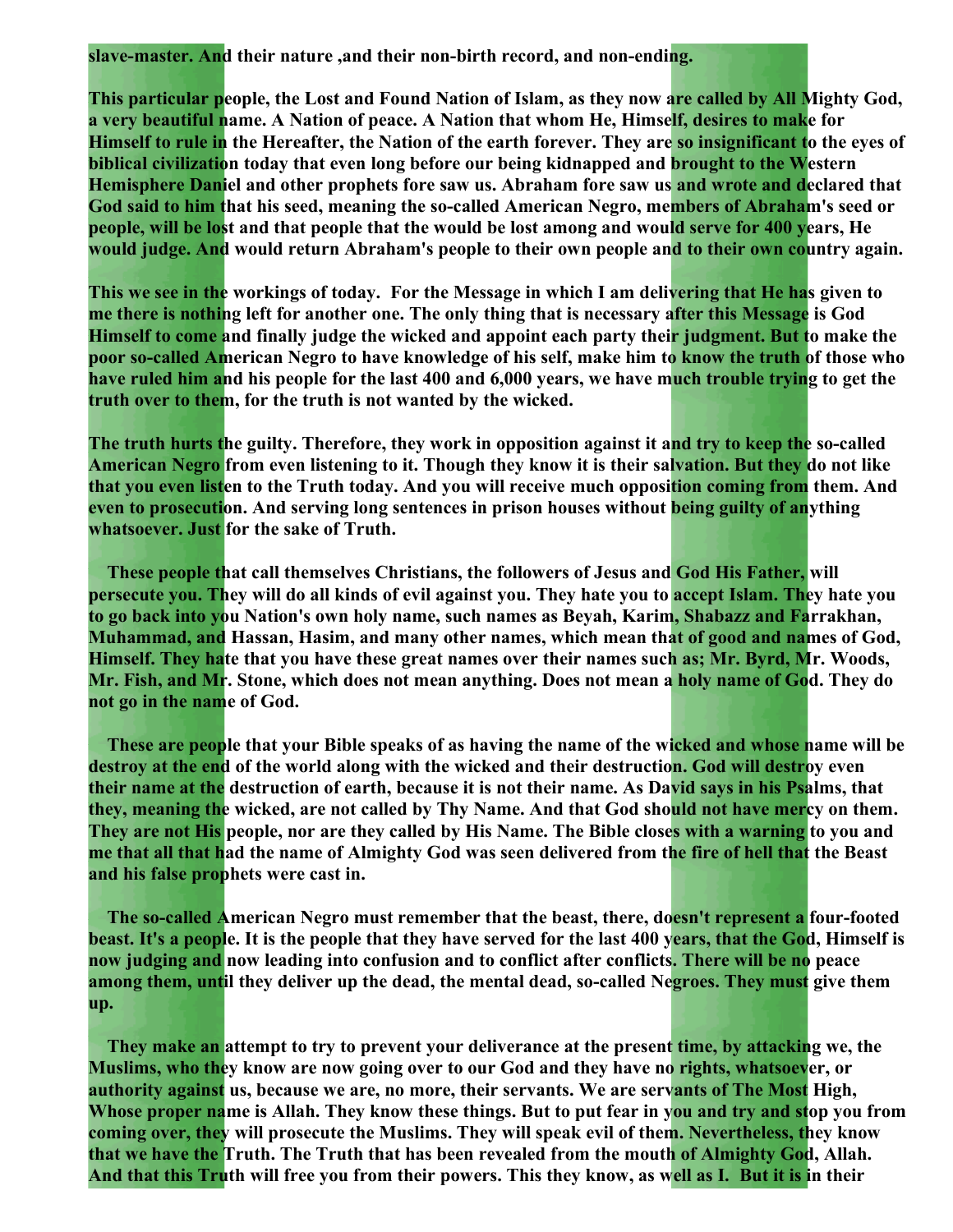**particular power, as it was given to them, to persecute you and try you.** 

**I have served five years, most of that time, in jails and Federal Penitentiary for this Truth. Not for the cause of committing acts of evil or breaking their laws, but just for the cause of The Truth, was I cast into prison.** 

**I say, my beloved followers, have patience, suffer a little while, for surely deliverance is on its way and you shall be delivered and you shall rejoice, when others will be grieving, who have prosecuted you and have even plan your death. They are not. You have no one to fear, but Allah. Do not fear this evil world and its people. They can not harm you, as long as Allah is with you. And He's ever with you, as longs as you are with Him.** 

**I say to you, they are talking and preaching to you not to believe your own history. They try to make** mock and laugh at it to get you to laugh at it. Your history is great! The so-called American Negro has **never known anything about his history or about his people's history beyond the entering of slavery, 400 years ago. But Almighty God, Allah, has revealed it.** 

**Long before there ever was a Caucasian, or white race, on the face of the earth, you and I and our fathers was. Not, just thousand of years, not just hundreds of thousands of years, not just millions of years, not just billions of years. But TRILLIONS of years ago, according to the word of All Mighty God Allah, to me, that we and our fathers were here. There is no birth record, meaning their is no beginning record, of The Black People. They have been here forever and forever they have. We don't know nothing about their beginning. There is no prophesy of any ending to them. This is known. The world knows it.** 

**The Truth it is, that we are the people of God. Our Father was the Creator and Maker of Heaven and Earth and we are the children of that Father. He made us to know the Caucasian history from the beginning to the very end. We have it. We are teaching it. And beyond a shadow of a doubt, it is the Truth! I say, even the history they have of themselves, bears us witness that what Allah has revealed is the Truth.** 

**But you should know yourself. You should know the history of yourself and your Father's -- Your Nation. And you will not be the type of people that you are anymore. It will straighten you up and lift up your head. It will give you a new step. It will give you a new language. It will give you a new expression. It will give you a new heart in the place of the heart in which Satan, THE DEVIL, has put into you for the last 400 years. It will make you to feel that it is worthwhile to live. It makes you to feel, for the first time, that you should love your own kind. It will make you to feel, for the first time, that you should get busy and do something for self. Make a way for self and your kind. This, you will surely feel on the acceptance of this great and mighty revelation that All Mighty God, Allah, has revealed to me, concerning our Nation and the race of Caucasian.**

**You shall know this, as the Jesus, prophesied of it, according to what the Bible says. They put it in mouth of him. And the John, the 8th Chapter and the 32nd verse. This truth you shall know. You must know it. There can not be no end or judgment until you know it. That Truth is the knowledge of yourself and kind, the knowledge of those who have ruled you, and the knowledge of the god of evil and the God of Truth and Righteousness. This is the day that you should know this.** 

**Know, for a surety, you are members of a mighty people. A people of Gods. Go look for yourself. As the scientist of this race, has covered the earth seeking to find the signs. Something to teach him the knowledge of the Original people of the earth. Even every time they find any sign, any stone or any bone that shows any sign of civilization before 6,000 years ago, they have to agree that it was of the Black Man's civilization, before their civilization.**